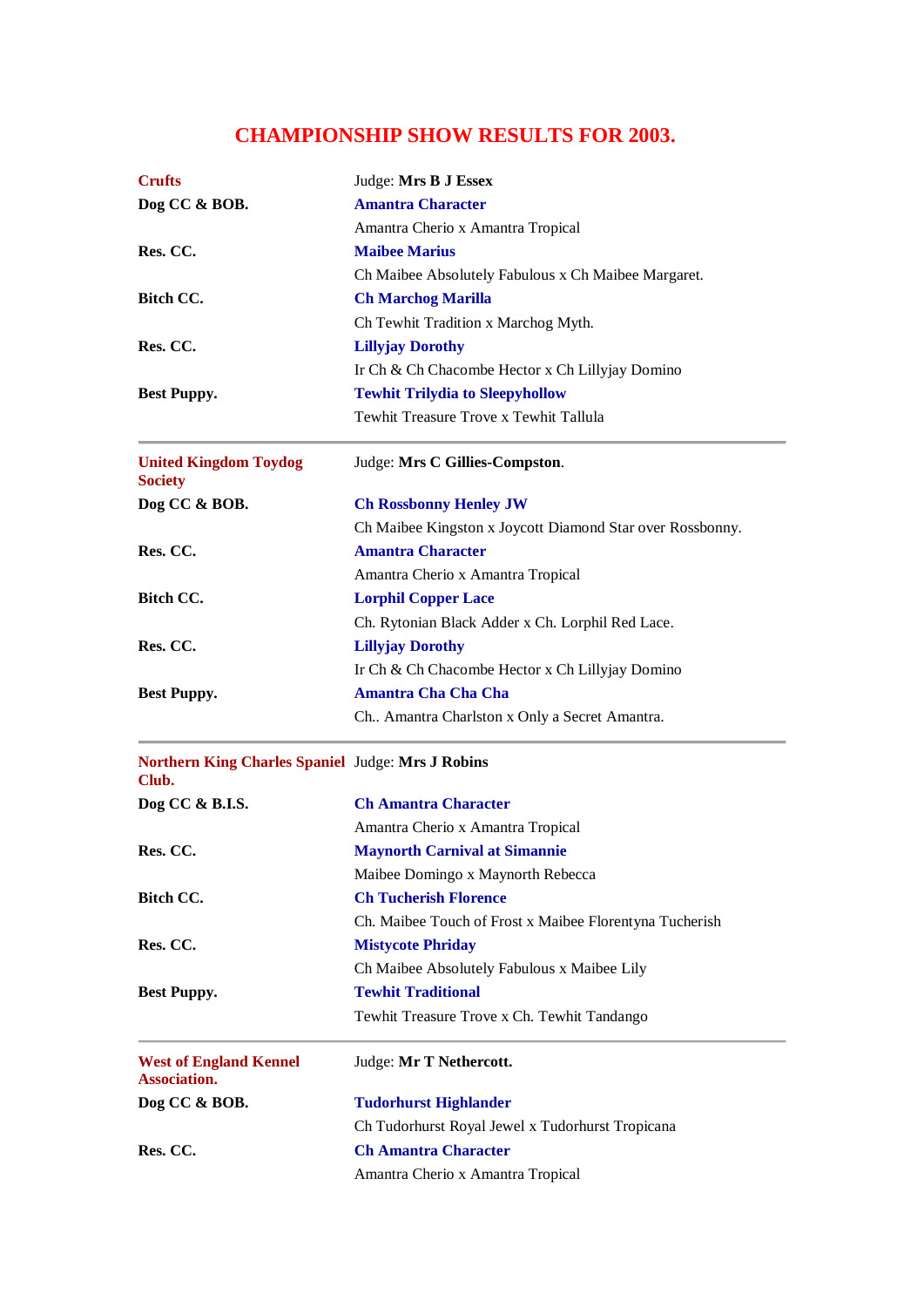| Bitch CC.                                                    | <b>Othmese Dhu Derowen</b>                                   |
|--------------------------------------------------------------|--------------------------------------------------------------|
|                                                              | Marsward Macwisky x Othmese Charmain                         |
| Res. CC.                                                     | <b>Lillyjay Dorothy</b>                                      |
|                                                              | Ir Ch & Ch Chacombe Hector x Ch Lillyjay Domino              |
| <b>Best Puppy.</b>                                           | <b>Headras Chocolate Box</b>                                 |
|                                                              | Amantra Cheerio x Amantra Golden Wine for Headra.            |
| <b>Birmingham Dog Show Society Judge: Dr A Schemel MRCVS</b> |                                                              |
| Bitch CC & BOB.                                              | <b>Lillyjay Dorothy</b>                                      |
|                                                              | Ir Ch & Ch Chacombe Hector x Ch Lillyjay Domino              |
| Res. CC.                                                     | <b>Nastane Purdy</b>                                         |
|                                                              | Rocquencourt Padre Giorgio Di Valavan x Nastane Patsy Please |
| Dog CC                                                       | <b>Tudorhurst Highlander</b>                                 |
|                                                              | Ch Tudorhurst Royal Jewel x Tudorhurst Tropicana             |
| Res. CC.                                                     | <b>Ch Rossbonny Henley JW</b>                                |
|                                                              | Ch Maibee Kingston x Joycott Diamond Star over Rossbonny.    |
| <b>Best Puppy.</b>                                           | <b>Justacharma Magic Alone.</b>                              |
|                                                              | Ch Maibee Absolutely Fabulous x Justacharma As If By Magic.  |
| <b>King Charles Spaniel Club.</b>                            | Judge: Mr J Fothergill.                                      |
| Dog CC & B.I.S.                                              | <b>Maynorth Carnival at Simannie</b>                         |
|                                                              | Maibee Domingo x Maynorth Rebecca                            |
| Res. CC.                                                     | <b>Ch Marsward My Mate Marchog</b>                           |
|                                                              | Marsward Llwyn Celyn x Marsward Magic Moments                |
| Bitch CC.                                                    | <b>Maibee Snowbelle Tucherish</b>                            |
|                                                              | Ch Maibee Kingston x Maibee Snowflake                        |
| Res. CC.                                                     | <b>Othmese Dhu Derowen.</b>                                  |
|                                                              | Marsward Macwisky x Othmese Charmain                         |
| <b>Best Puppy.</b>                                           | <b>Maibee Robson</b>                                         |
|                                                              | Maibee Marius x Maibee Ermintrude                            |
| <b>Scottish Kennel Club.</b>                                 | Judge: Mr G Davies.                                          |
| Dog CC & BOB.                                                | <b>Ch.Amantra Character</b>                                  |
|                                                              | Amantra Cherio x Amantra Tropical                            |
| Res. CC.                                                     | <b>Maibee Ruben</b>                                          |
|                                                              | Ch Maibee Kingston x Ch Maibee Margaret                      |
| Bitch CC.                                                    | <b>Lillyjay Dorothy</b>                                      |
|                                                              | Ir Ch & Ch Chacombe Hector x Ch Lillyjay Domino              |
| Res. CC.                                                     | <b>Ch Maibee Forget Me Not</b>                               |
|                                                              | Ch Maibee Clayton x Maibee Tinkerbell                        |
| <b>Best Puppy.</b>                                           | <b>Maibee Robson</b>                                         |
|                                                              | Maibee Marius x Maibee Ermintrude.                           |
| <b>Bath Canine Society.</b>                                  | Judge: Mrs J Winters.                                        |
| Bitch CC & BOB.                                              | Ch Winnie V D Gebhardshoh with Bentwood.                     |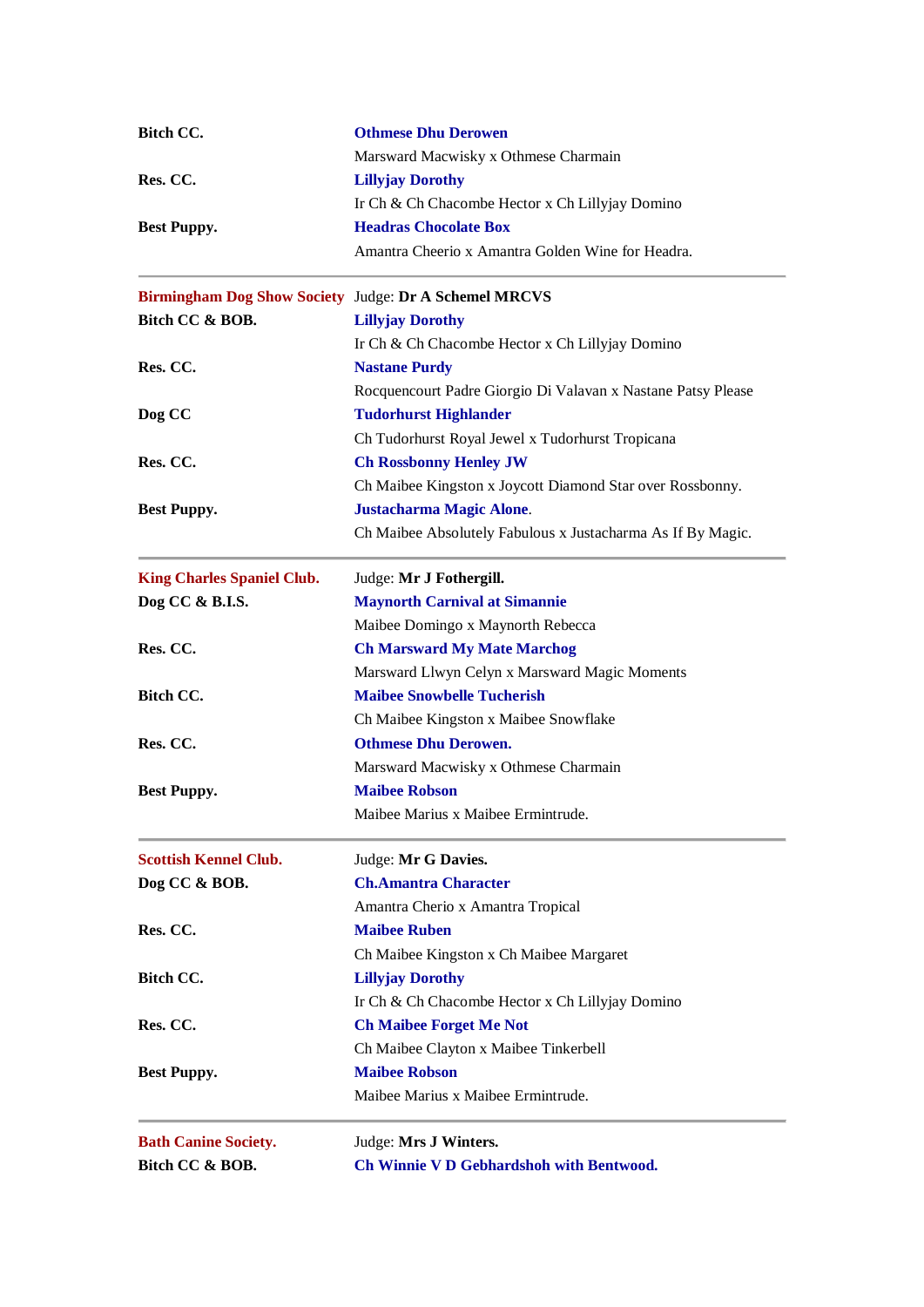|                                                              | Marlon De Rois De La Abbey x Proschka V D Gerbhardshoh                    |
|--------------------------------------------------------------|---------------------------------------------------------------------------|
| Res. CC.                                                     | <b>Ch Marchog Marilla.</b>                                                |
|                                                              | Ch Tewhit Tradition x Marchog Myth.                                       |
| Dog CC.                                                      | Marchog is More Magic is Justacharma JW.                                  |
|                                                              | Tucherish Valentino is Justacharma x Ch Marchog Marilla.                  |
| Res. CC.                                                     | <b>Headra Oscar Wilde</b>                                                 |
|                                                              | Headra Mr Mac x Headra so Beautiful.                                      |
| <b>Best Puppy.</b>                                           | <b>Tewhit Thespian</b>                                                    |
|                                                              | Tewhit Treasure Trove x Ch Tewhit Tandango.                               |
| <b>Southern Counties Canine</b><br>Society.                  | Judge: Mrs V Williams.                                                    |
| Dog CC & BOB.                                                | <b>Ch Rossbonny Henley JW</b>                                             |
|                                                              | Ch Maibee Kingston x Joycott Diamond Star over Rossbonny.                 |
| Res. CC.                                                     | <b>Maynorth Carnival at Simannie</b>                                      |
|                                                              | Maibee Domingo x Maynorth Rebecca                                         |
| Bitch CC.                                                    | <b>Lillyjay Dorothy</b>                                                   |
|                                                              | Ir Ch & Ch Chacombe Hector x Ch Lillyjay Domino                           |
| Res. CC.                                                     | <b>Lily Leonora of Frangipane</b>                                         |
|                                                              | Marsward Macwisky x Marchog Mon Minou                                     |
| <b>Best Puppy.</b>                                           | <b>Justacharma Night of Magic</b>                                         |
|                                                              | Marchog More Magic is Justacharma x Headras Miss Maudie is<br>Justacharma |
| <b>Three Counties Canine</b><br><b>Agricultural Society.</b> | Judge: Mr N Beck                                                          |
| Dog CC & BOB.                                                | <b>Tudorhurst Highlander</b>                                              |
|                                                              | Ch Tudorhurst Royal Jewel x Tudorhurst Tropicana                          |
| Res. CC.                                                     | <b>Rocquencourt Porty Crankle</b>                                         |
|                                                              | Rocquencourt Royal Regatta x Rocquencourt Rowena                          |
| <b>Bitch CC.</b>                                             | <b>Othmese Dhu Derowen</b>                                                |
|                                                              | Marsward Macwisky x Othmese Charmain                                      |
| Res. CC.                                                     | <b>Othmese Dhu Redigan</b>                                                |
|                                                              | Ch Amantra Black Gold x Othmese Madamoselle Grace                         |
| <b>Best Puppy.</b>                                           | <b>Othmese Celtic Chant</b>                                               |
|                                                              | Amantra Chauffeur x Othmese Vaudeville Queen                              |
| <b>Border Union Agricultural</b><br>Society.                 | Judge: Mr B Rix.                                                          |
| Dog CC & BOB.                                                | <b>Marchog More Magic is Justacharma JW</b>                               |
|                                                              | Tucherish Valentino is Justacharma x Ch Marchog Marilla.                  |
| Res. CC.                                                     | <b>Ch. Amantra Character</b>                                              |
|                                                              | Amantra Cherio x Amantra Tropical                                         |
| Bitch CC.                                                    | <b>Tucherish Precious Paulian</b>                                         |
|                                                              | Maibee Ruben x Tucherish Danielle                                         |
| Res. CC.                                                     | <b>Ch.Lillyjay Dorothy</b>                                                |
|                                                              |                                                                           |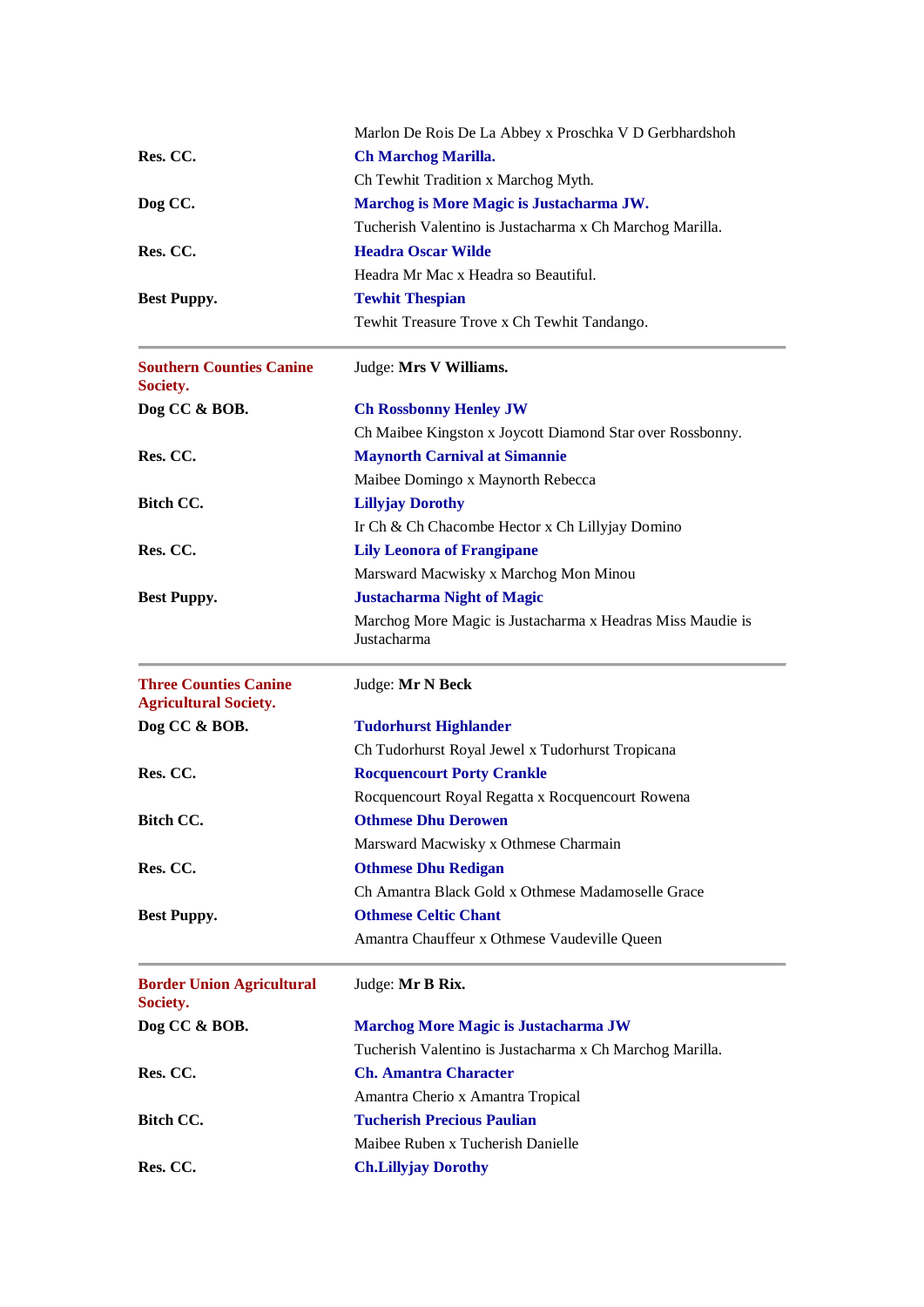|                                                    | Ir Ch & Ch Chacombe Hector x Ch Lillyjay Domino                           |
|----------------------------------------------------|---------------------------------------------------------------------------|
| <b>Best Puppy.</b>                                 | <b>Tucherish Precious Paulian</b>                                         |
|                                                    | Maibee Ruben x Tucherish Danielle                                         |
| <b>Blackpool &amp; District Canine</b><br>Society. | Judge: Mrs R Lloyd.                                                       |
| Bitch CC.& BOB.                                    | <b>Maibee Snowbelle Tucherish</b>                                         |
|                                                    | Ch Maibee Kingston x Maibee Snowflake                                     |
| Res. CC.                                           | <b>Tewhit Trilydia to Sleepyhollow</b>                                    |
|                                                    | Tewhit Treasure Trove x Tewhit Tallula                                    |
| Dog CC.                                            | <b>Maynorth Carnival at Simannie.</b>                                     |
|                                                    | Maibee Domingo x Maynorth Rebecca                                         |
| Res. CC.                                           | Marchog More Magic is Justacharma JW.                                     |
|                                                    | Tucherish Valentino is Justacharma x Ch Marchog Marilla.                  |
| <b>Best Puppy.</b>                                 | <b>Justacharma Night of Magic</b>                                         |
|                                                    | Marchog More Magic is Justacharma x Headras Miss Maudie is<br>Justacharma |
| <b>Paignton &amp; District Fancier</b><br>Society. | Judge: Mrs J Mann.                                                        |
| Dog CC & BOB.                                      | <b>Ch. Marsward My Mate Marchog.</b>                                      |
|                                                    | Marsward Llwyn Celyn x Marsward Magic Moments                             |
| Res. CC.                                           | <b>Othmese Rooz Brengy</b>                                                |
|                                                    | Am Ch Marsward Oakridges Black Rodney x Othmese Mademoisele<br>Grace      |
| Bitch CC.                                          | <b>Othmese Dhu Derowen</b>                                                |
|                                                    | Marsward Macwisky x Othmese Charmain                                      |
| Res. CC.                                           | <b>Kasamanda My Little Madam</b>                                          |
|                                                    | Ch Coftons Only the Lonely x Kingscourt Lady Sophia                       |
| <b>Best Puppy.</b>                                 | <b>Othmese Celtic Chant</b>                                               |
|                                                    | Amantra Chauffeur x Othmese Vaudeville Queen                              |
| <b>Windsor Dog Show.</b>                           | Judge: Mr S R Goodwin                                                     |
| Dog CC & BOB.                                      | <b>Ch Amantra Character</b>                                               |
|                                                    | Amantra Cherio x Amantra Tropical                                         |
| Res. CC.                                           | <b>Ch Maynorth Carnival at Simannie</b>                                   |
|                                                    | Maibee Domingo x Maynorth Rebecca                                         |
| Bitch CC.                                          | <b>Tewhit Tallulah</b>                                                    |
|                                                    | Tewhit Thesaurus x Ch Tewhit Tandango                                     |
| Res. CC.                                           | <b>Tidemill Serena</b>                                                    |
|                                                    | Varelcia Aha to Marchog x Exquisanne Lilia at Tidemill                    |
| <b>Best Puppy.</b>                                 | <b>Justacharma Night of Magic</b>                                         |
|                                                    | Marchog More Magic is Justacharma x Headras Miss Maudie is<br>Justacharma |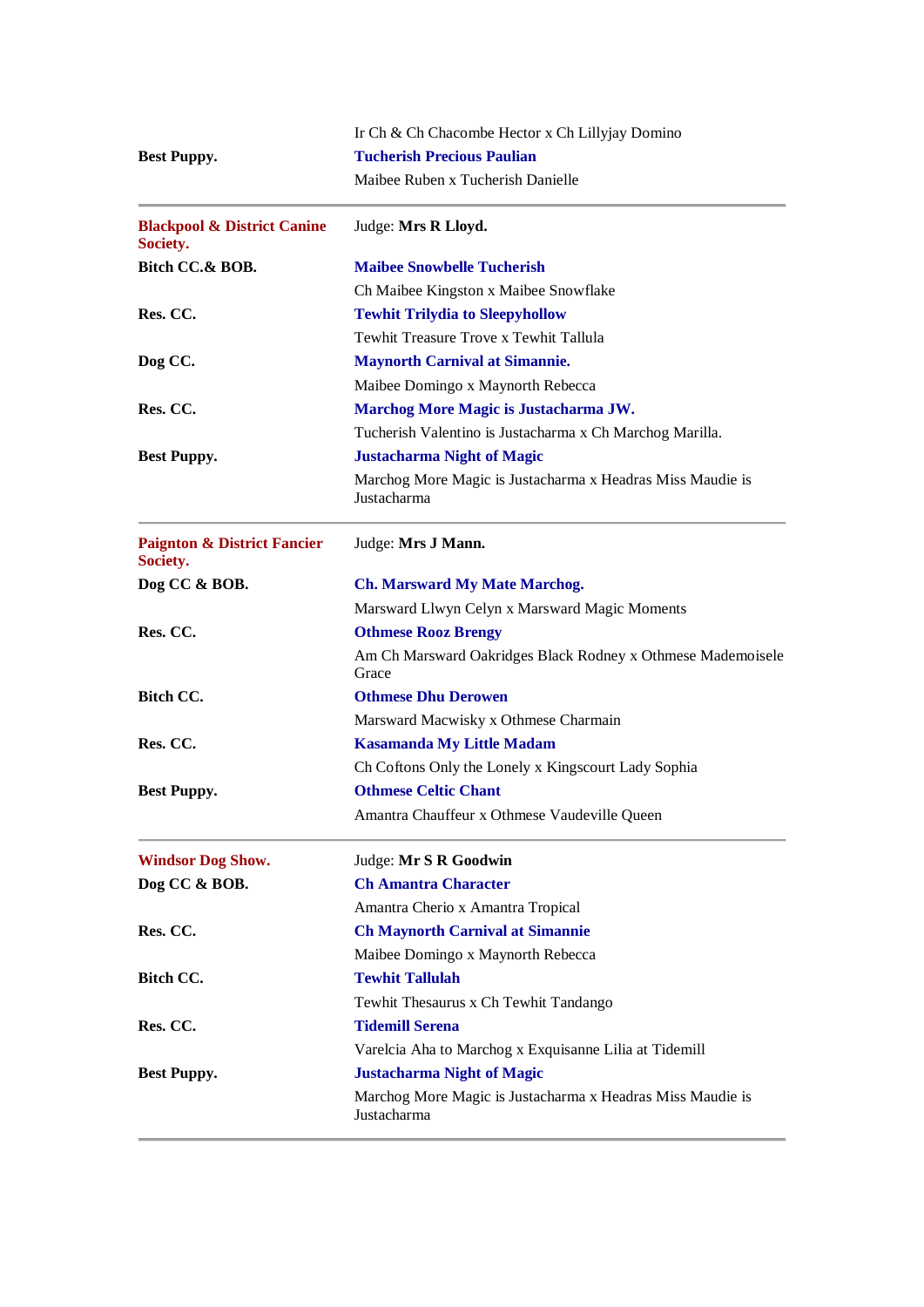| <b>South Wales Kennel</b><br><b>Association.</b>               | Judge: Mrs P Eddleston                                    |
|----------------------------------------------------------------|-----------------------------------------------------------|
| Dog CC. & BOB.                                                 | <b>Ch Marsward My Mate Marchog.</b>                       |
|                                                                | Marsward Llwyn Celyn x Marsward Magic Moments             |
| Res. CC.                                                       | <b>Ch Rossbonny Henley JW.</b>                            |
|                                                                | Ch Maibee Kingston x Joycott Diamond Star over Rossbonny. |
| <b>Bitch CC.</b>                                               | <b>Maibee Magenta</b>                                     |
|                                                                | Ch Maibee Absolutely Fabulous x Ch Maibee Margaret.       |
| Res. CC.                                                       | <b>Tucherish Precious Paulian</b>                         |
|                                                                | Maibee Ruben x Tucherish Danielle                         |
| <b>Best Puppy.</b>                                             | <b>Tucherish Precious Paulian</b>                         |
|                                                                | Maibee Ruben x Tucherish Danielle                         |
| <b>Leeds City &amp; District Canine</b><br><b>Association.</b> | Judge: Mrs I Braid.                                       |
| Bitch CC & BOB.                                                | <b>Ch Lillyjay Dorothy</b>                                |
|                                                                | Ir Ch & Ch Chacombe Hector x Ch Lillyjay Domino           |
| Res. CC.                                                       | <b>Lorphil Copper Dream</b>                               |
|                                                                | Maplehurst theRed Admiral x Lorphil Copper Lace.          |
| Dog CC.                                                        | <b>Ch.Amantra Character</b>                               |
|                                                                | Amantra Cherio x Amantra Tropical                         |
| Res. CC.                                                       | <b>Ch Rossbonny Henley JW</b>                             |
|                                                                | Ch Maibee Kingston x Joycott Diamond Star over Rossbonny. |
| <b>Best Puppy.</b>                                             | <b>Tewhit Traditional</b>                                 |
|                                                                | Tewhit Treasure Trove x Ch. Tewhit Tandango               |
| <b>Welsh Kennel Club.</b>                                      | Judge: Mrs A Palheimo                                     |
| Dog CC & BOB.                                                  | <b>Ch. Amantra Character</b>                              |
|                                                                | Amantra Cherio x Amantra Tropical                         |
| Res. CC.                                                       | <b>Ch Maynorth Carnival at Simannie</b>                   |
|                                                                | Maibee Domingo x Maynorth Rebecca                         |
| Bitch CC.                                                      | <b>Ch Marchog Marilla</b>                                 |
|                                                                | Ch Tewhit Tradition x Marchog Myth.                       |
| Res. CC.                                                       | <b>Ch Othmese Dhu Derowen</b>                             |
|                                                                | Marsward Macwisky x Othmese Charmain                      |
| <b>Best Puppy.</b>                                             | <b>Amantra Choir Boy</b>                                  |
|                                                                | Crimbledale Regal Knight Amantra x Amantra Cherub.        |
| <b>Richmond Dog Show.</b>                                      | Judge: Mrs G Smith                                        |
| Bitch CC.& BOB.                                                | <b>Ch Marchog Marilla</b>                                 |
|                                                                | Ch Tewhit Tradition x Marchog Myth.                       |
| Res. CC.                                                       | <b>Tidemill Serena</b>                                    |
|                                                                | Varelcia Aha to Marchog x Exquisanne Lilia at Tidemill    |
| Dog CC.                                                        | <b>Exquisanne Wilbury of Cavella</b>                      |
|                                                                | Maplehurst Mathew x Exquisanne Ethalia.                   |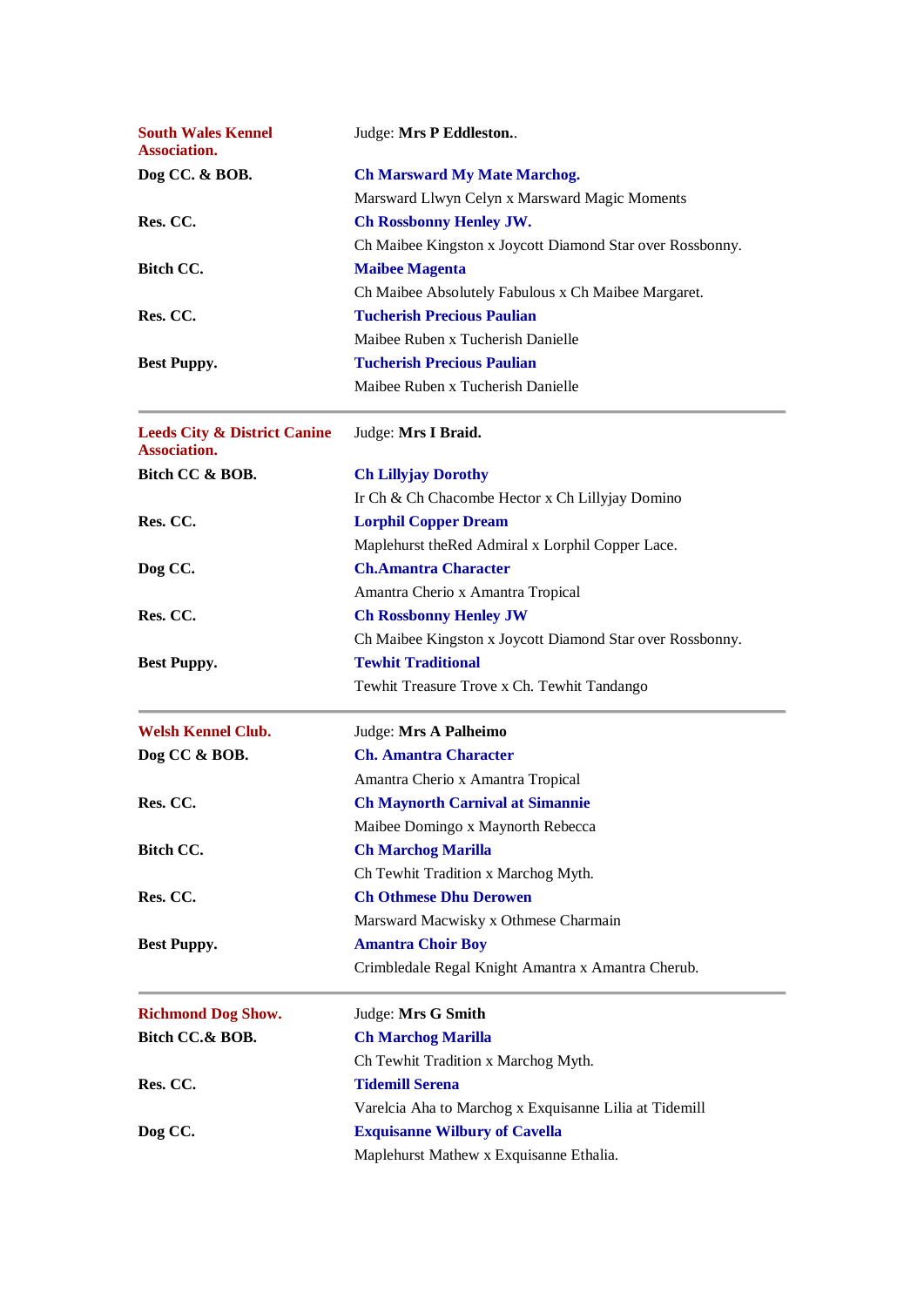| Res. CC.                                    | <b>Ch Maibee Absolutely Fabulous.</b>                  |
|---------------------------------------------|--------------------------------------------------------|
|                                             | Ch Maibee Clayton x Ch Maibee Truly Scrumptious.       |
| <b>Best Puppy.</b>                          | <b>Tucherish Precious Paulian</b>                      |
|                                             | Maibee Ruben x Tucherish Danielle                      |
| <b>Darlington Dog Show Society.</b>         | Judge: Mr. M Boothroyd                                 |
| Bitch CC & BOB.                             | <b>Tucherish Precious Paulian.</b>                     |
|                                             | Maibee Ruben x Tucherish Danielle                      |
| Res. CC.                                    | <b>Rivermoor Teasel</b>                                |
|                                             | Maplehurst Lad x Tewhit Tansy.                         |
| Dog CC.                                     | <b>Lorphil Black Bramble.</b>                          |
|                                             | Ch Rytonian Black Adder x Ch Lorphil Red Lace.         |
| Res. CC.                                    | <b>Amantra Choir Boy.</b>                              |
|                                             | Crimbledale Regal Knight Amantra x Amantra Cherub.     |
| <b>Best Puppy.</b>                          | <b>Tucherish Precious Paulian</b>                      |
|                                             | Maibee Ruben x Tucherish Danielle                      |
| <b>Driffield Agricultural Society.</b>      | Judge: Mr W Moffat.                                    |
| Dog CC. BOB.                                | <b>Ch. Amantra Character.</b>                          |
|                                             | Amantra Cherio x Amantra Tropical                      |
| Res. CC.                                    | <b>Ch. Marsward My Mate Marchog.</b>                   |
|                                             | Marsward Llwyn Celyn x Marsward Magic Moments          |
| Bitch CC.                                   | <b>Mistycote Phriday</b>                               |
|                                             | Ch Maibee Absolutely Fabulous x Maibee Lily            |
| Res. CC.                                    | <b>Tucherish Henrianna</b>                             |
|                                             | Ch Rytonian Black Adder x Tucherish Claudette.         |
|                                             | <b>Tucherish Precious Paulian</b>                      |
| <b>Best Puppy.</b>                          |                                                        |
|                                             | Maibee Ruben x Tucherish Danielle.                     |
| <b>Midland Counties.</b>                    | Judge: Mrs A Oliver                                    |
| Dog CC & BOB.                               | <b>Ch. Maibee Absolutely Fabulous</b>                  |
|                                             | Ch Maibee Clayton x Ch Maibee Truly Scrumptious.       |
| Res. CC.                                    | <b>Tewhit Typhoon</b>                                  |
|                                             | Tewhit Treasure Trove x Ch Tewhit Tandango             |
| Bitch CC.                                   | Ch Winnie V D Gebhardshoh with Bentwood.               |
|                                             | Marlon De Rois De La Abbey x Proschka V D Gerbhardshoh |
| Res. CC.                                    | <b>Tidemill Serena</b>                                 |
|                                             | Varelcia Aha to Marchog x Exquisanne Lilia at Tidemill |
| <b>Best Puppy.</b>                          | <b>Maibee Alexei</b>                                   |
|                                             | Ch. Maibee Absolutely Fabulous x Maibee Snow White.    |
| <b>King Charles Spaniel</b><br>Association. | Judge: Mrs S Byers                                     |
| Bitch CC & BOB.                             | <b>Mistycote Phriday</b>                               |
|                                             | Ch Maibee Absolutely Fabulous x Maibee Lily            |